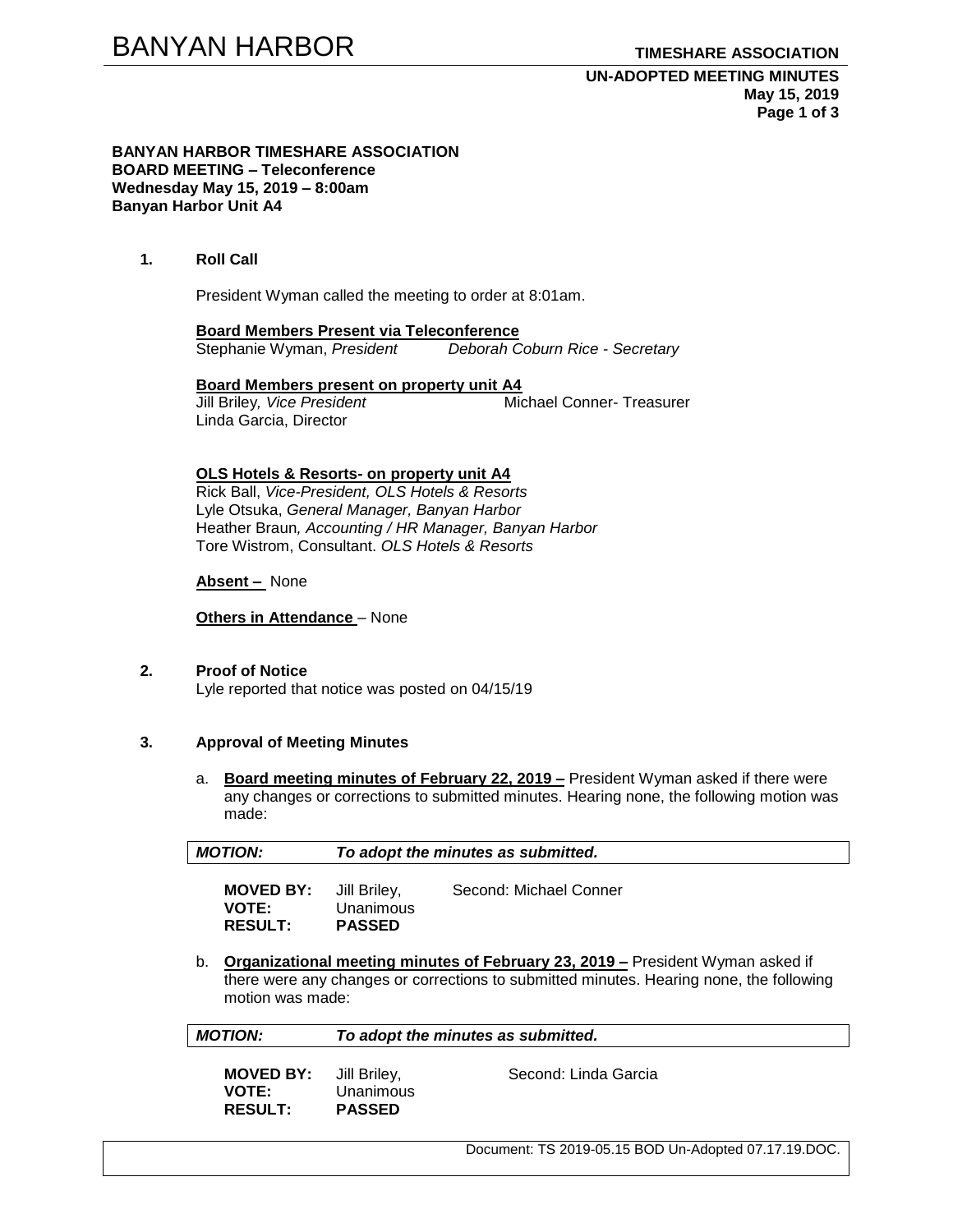### **UN-ADOPTED MEETING MINUTES May 15, 2019 Page 2 of 3**

## **4. Management Reports**

- a. **Board President's Report –** President Wyman thanked everyone for their participation on the telephone call and moved on to Managers report.
- b. **Manager's Report** Lyle acknowledged our great team of Banyan Harbor associates. We currently rank at 5<sup>th</sup> place in 2019 OLS YTD Guest comment scores, through April. Lyle then updated the Board on a few of the RCI guest comments, discussed accomplishments through 1<sup>st</sup> quarter, future projects and then thanked everyone for their support. Lyle then deferred to his submitted written report.

### **5. Financial Reports**

- a. **March 2019 Financial –** Rick reviewed the financial results through March 31, 2019. Revenues year-to-date are behind budget by \$2653 due to less late fees. Payroll and payroll taxes and other payroll expenses are under budget. Labor allocations are being reviewed and there may be some adjustment next quarter. Operating expenses are unfavorable to budget year-to-date by \$10,577, mainly due to an increase in provision for bad debt write-off and Utilities are favorable to budget by \$763. Our staff continues to do an excellent job in managing controllable expenses. Through March 31, 2019, net earnings are \$27,478 favorable to budget.
- b. **Reserve Study –** Rick reviewed the reserve study highlighting the larger 2019 projects. Staff is reviewing using a vinyl floor when changing out the living room carpet. We believe it will improve guest perception, reduce cleaning and maintenance expenses and give the unit a fresher look. We continue to monitor capital projects on a quarterly basis to not over-extend ourselves, yet ensure we maintain the furnishings, fixtures and equipment of our units. The 20-year Reserve Study, which is reviewed by the Board quarterly, continues to serve as a good tool to compare funding to anticipated future project expenses.
- c. **Collection –** Rick reported timeshare receivable balances are in line with last year's trends for this time of year. Receivables overall are in good shape. Deannexations will continue to help with reducing foreclosure weeks.

#### **6. Unfinished Business**

- a. **RCI Comment Cards –** Overall Banyan Harbor comments continue to be mostly favorable for our property type. Lyle covered the few detrimental front desk and housekeeping comments and discussed improvement plan. Other comments were reviewed and answered by Lyle.
- b. **Sale of TS weeks / De-annexation** Tore updated Board on de-annexation of Unit 84 which closed in March 2019. Now working on 47 and mailing for  $3<sup>rd</sup>$  de-annexation (unit 46) will go out soon. Plan is to de-annex 2 to 3 units this year. Unit 84 contributed \$107K to the Timeshare Capital Reserves. We anticipate 47 will contribute around the same.
- c. **Board of Directors expenses –** A copy is included in all Board packets for expenses through March 31, 2019.
- d. **Other –**President Wyman asked if there was any further old business, hearing none the Board moved on to new business.

Document: TS 2019-05.15 BOD Un-Adopted 07.17.19.DOC.